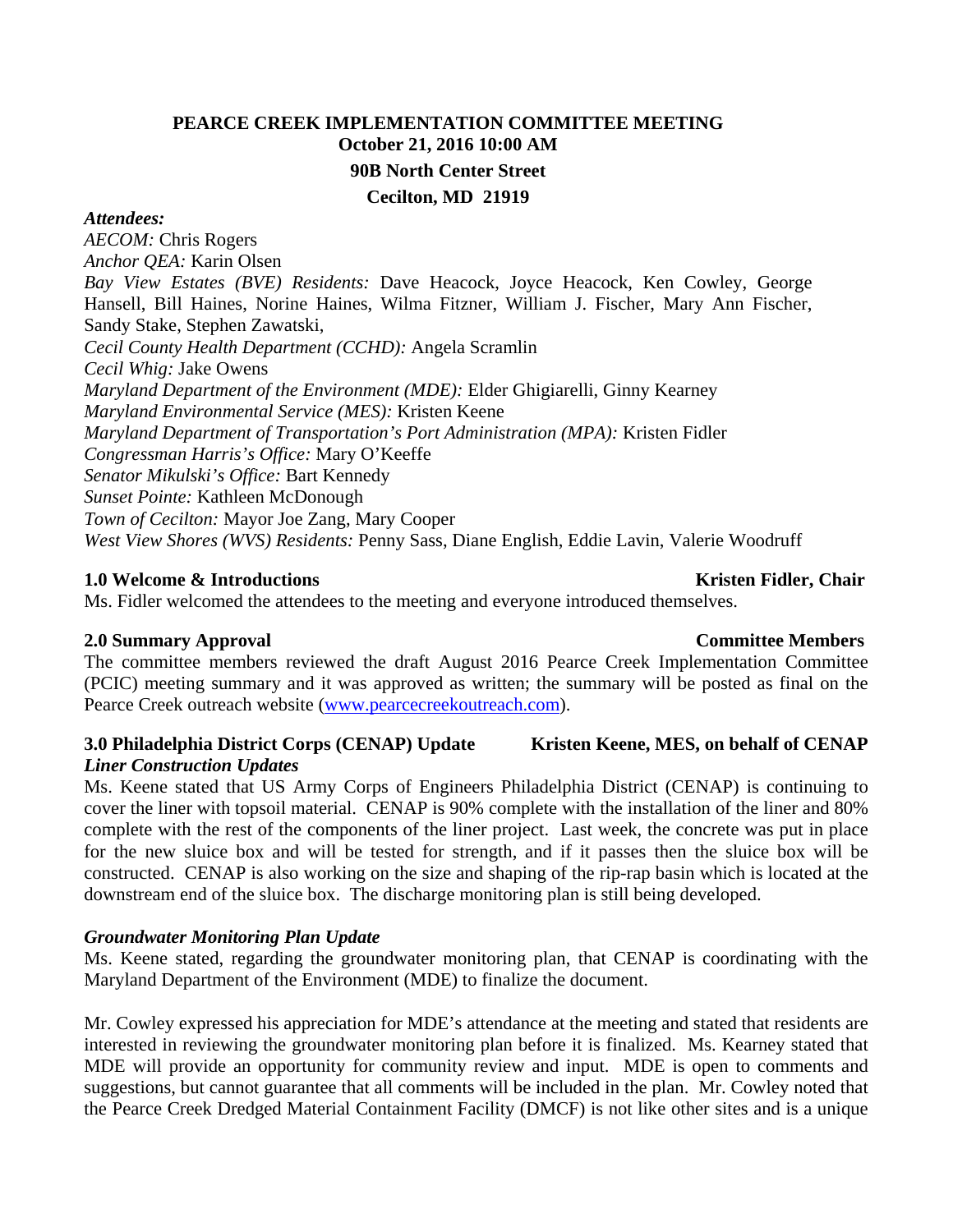situation due to the confirmed contamination. Mr. Heacock stated that the continuous stream of dump trucks and the clearing of trees have resulted in a large cloud of dust. Mr. Heacock requested that discussions be held with the contractors regarding dust control.

Ms. Woodruff stated that Reybold was contacted recently regarding truck safety and that residents have seen an improvement. Mr. Zawatski and Ms. Haines lodged truck speed complaints, and also stated that not all the trucks have been laying down their canopy. Mr. Haines stated that the main concern is from Stemmer's Run to West View Shores (WVS) due to the winding road and blind spots. Additionally, residents expressed concerns about workers parking their personal trucks on homeowner's lawns and the lack of escort vehicles present when the contractors use a front end loader to bring in pipes down the middle of the road. Mr. Haines suggested an escort truck for those situations. Mr. Lavin stated that there are many safety issues for flaggers due to the lack of visibility. Ms. Keene stated that the concerns mentioned would be relayed to CENAP and AECOM to discuss with their contractors. Mayor Zang spoke with Bill Rogers (AECOM Inspector) and they are holding discussions with contractors regarding speed and truck safety. The Cecil County Sheriff's Office will assist with enforcements well.

### **4.0 Drinking Water Line Planning Progress Mayor Zang, Town of Cecilton**

# **Chris Rogers, AECOM**

### *Water System Construction Updates*

Mr. Haines asked if Reybold plans to install a better patch along Pond Neck Road and expressed a concern regarding snowplow access in areas with poor temporary patching. Mr. Rogers stated that AECOM is holding discussions with the Cecil County Roads Division regarding road repairs along Pond Neck Road; the whole lane will be repaired. Ms. Haines asked why the piping was being placed in the road when a right-of-way exists on the side of the road. Mr. Rogers replied that AECOM tried to avoid placing pipe in road in all areas possible but due to physical constraints, utilities, and/or wetlands it became necessary in some areas. Mr. Kennedy asked if there were any signs denoting the work zones. Ms. Woodruff replied yes and stated that they are all over the place. Mr. Rogers stated that the signs were installed by the contractor.

Mr. Rogers reminded the PCIC that the transmission main (from the Town of Cecliton to the communities) is being installed by Eastern State Construction (ESC) and the distribution main (from the transmission main to throughout the communities) is being constructed by Reybold Construction. Both projects are proceeding appropriately and on schedule. A map was provided showing the project progress. The chlorine injection stations are in the process of being constructed. ESC has connected the transmission main to the distribution main. Roadside restoration is being provided by Moon Nurseries; the restoration efforts are on schedule and caught up to the construction. The distribution main has been completed in the Sunset Pointe community and work has begun in Bay View Estates (BVE). Completion of the work in BVE and commencement of work in WVS is expected in December.

# *On-lot Inspections*

Mr. Rogers stated that AECOM continues to receive requests for additional inspections and/or reinspections; there are 18 residences which still need initial inspections. There are four or five residents who have explicitly refused access for on-lot inspections. Ms. Keene stated that assistance may be needed from the community leaders regarding reaching out to the residents who have not had initial onlot inspections. Mr. Haines asked if it was correct that residents will have a grace period of a year after the system is serviceable in order for the Maryland Department of Transportation's Port Administration (MPA) to pay for the hook-up, after that the residents will have to pay the connection fee, which is about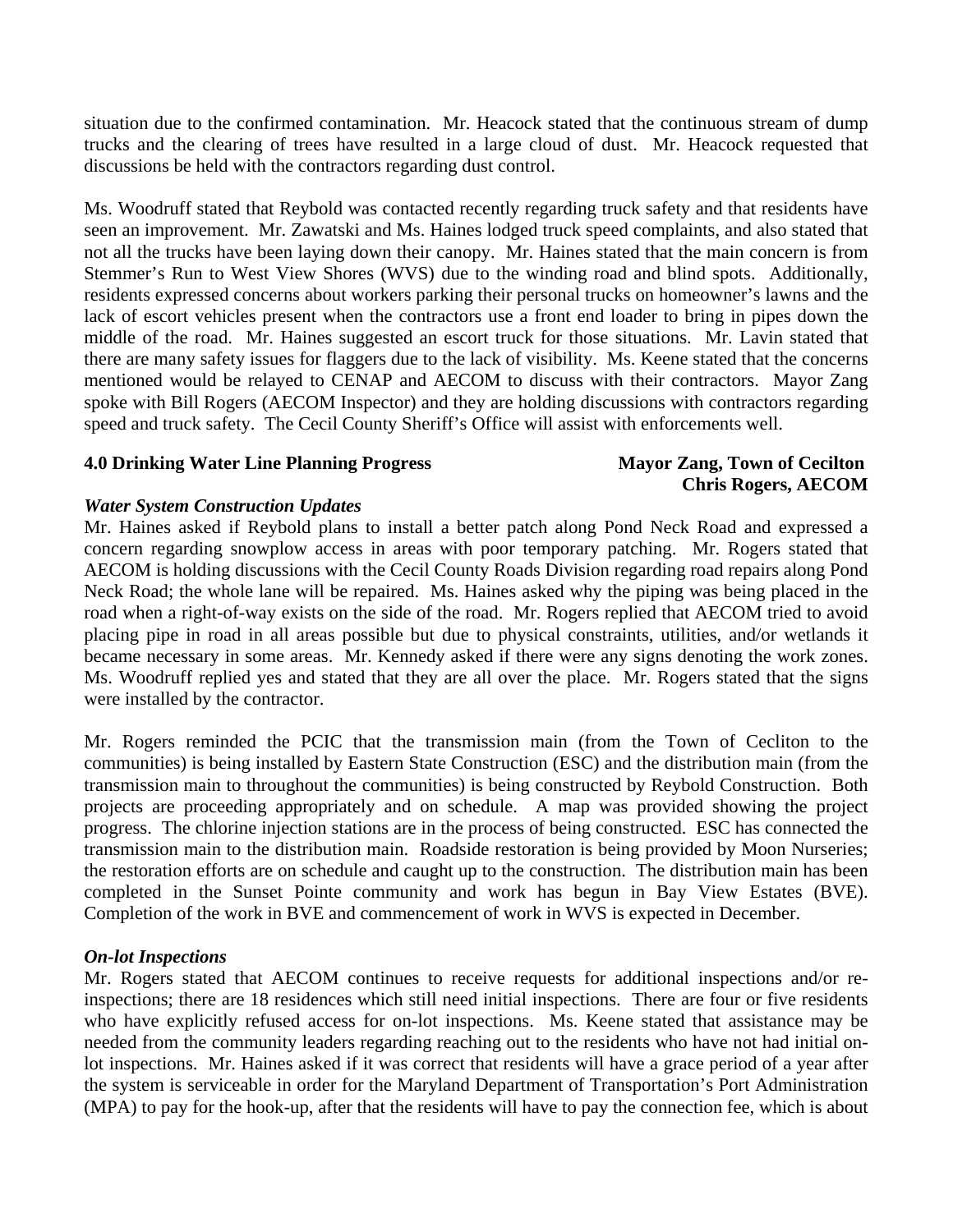\$6,000. Ms. Fidler replied yes and that it would be an MDE enforcement issue for those residents who refuse to hookup to the system. It was asked if winter would delay the waterline construction schedule. Mr. Rogers replied that weather delays are built in to the schedule.

Ms. McDonough suggested that as on-lot meetings are planned, perhaps include various enforcement/penalties for not connecting (i.e. \$6,000 hookup fee and not being able to obtain building permits). Ms. Kearney replied that residents will be subjected to the connection fee but there is no additional financial penalty. State law regarding sanitary districts allows the water service provider to ask everyone to hook-up within a reasonable period of time. Ms. McDonough asked if there were any legal or environmental consequences. Mayor Zang replied that building permits will not be granted unless the property is hooked-up to the system. Ms. Woodruff suggested a new Frequently Asked Question (FAQ) sheet regarding on-lot work and easements. Mr. Lavin asked, regarding on-lot hookups, when they are completed if water would be immediately available and potable. Mr. Rogers replied yes, as soon as hook-up occurs water will need to be available because the wells will be required to be abandoned at that time. AECOM will need access agreements from every homeowner. Residents should expect an on-lot "what to expect meeting" to occur in early spring. Ms. Woodruff requested a sample access agreement be mailed to the residents. Mr. Cowley asked where the 12 inch pipe ends and Mr. Rogers replied that he will investigate that information (*Update: Mr. Cowley has been contacted and provided with this information*). Mr. Haines suggested cleaning the streets twice a week instead of only once. A resident asked if they would be able to keep their well for use with a heat pump. Mayor Zang stated that it would have to be discussed with the well driller as the wells are not as deep as normal drinking wells. Ms. Scramlin stated that a geothermal well does not have casing it would not be useful to use a drinking water well (which has casing) for that purpose.

# **5.0 MPA Updates Kristen Fidler**

### *MDOT CTP Meeting*

On September  $30<sup>th</sup>$  MPA held a Consolidated Transportation Program meeting with Cecil County elected officials; Pearce Creek remains a priority and has suitable funding.

### *Elected Official Outreach*

A September 20<sup>th</sup> elected officials meeting was held at the Pearce Creek DMCF and was followed by a tour. The elected officials in attendance included County Executive Moore, Mayor Zang, Delegate Jacobs, Delegate Arentz, and Councilman McCarthy. The elected officials received a full briefing on the progress of all components of the project (i.e. liner and waterline).

### *Spring 2016 Exterior Monitoring Results*

Ms. Olsen gave a PowerPoint presentation on the spring 2016 exterior monitoring results. Ms. Olsen stated that the objective is to collect data from exterior monitoring locations in the Pearce Creek Lake and Elk River to establish baseline conditions that will be used to monitor environmental conditions after dredged material placement begins. Testing parameters include surface water quality, sediment chemistry, sediment bioassays (to test organism survival over 10 days), and benthic community. The results presented are from the second round of baseline monitoring to represent the initial characterization of existing conditions. There are 10 sample locations, seven monitoring locations and one reference site in Pearce Creek Lake, and one monitoring location and one reference site in Elk River. The reference locations represent areas that are outside of the influence of the DMCF. There are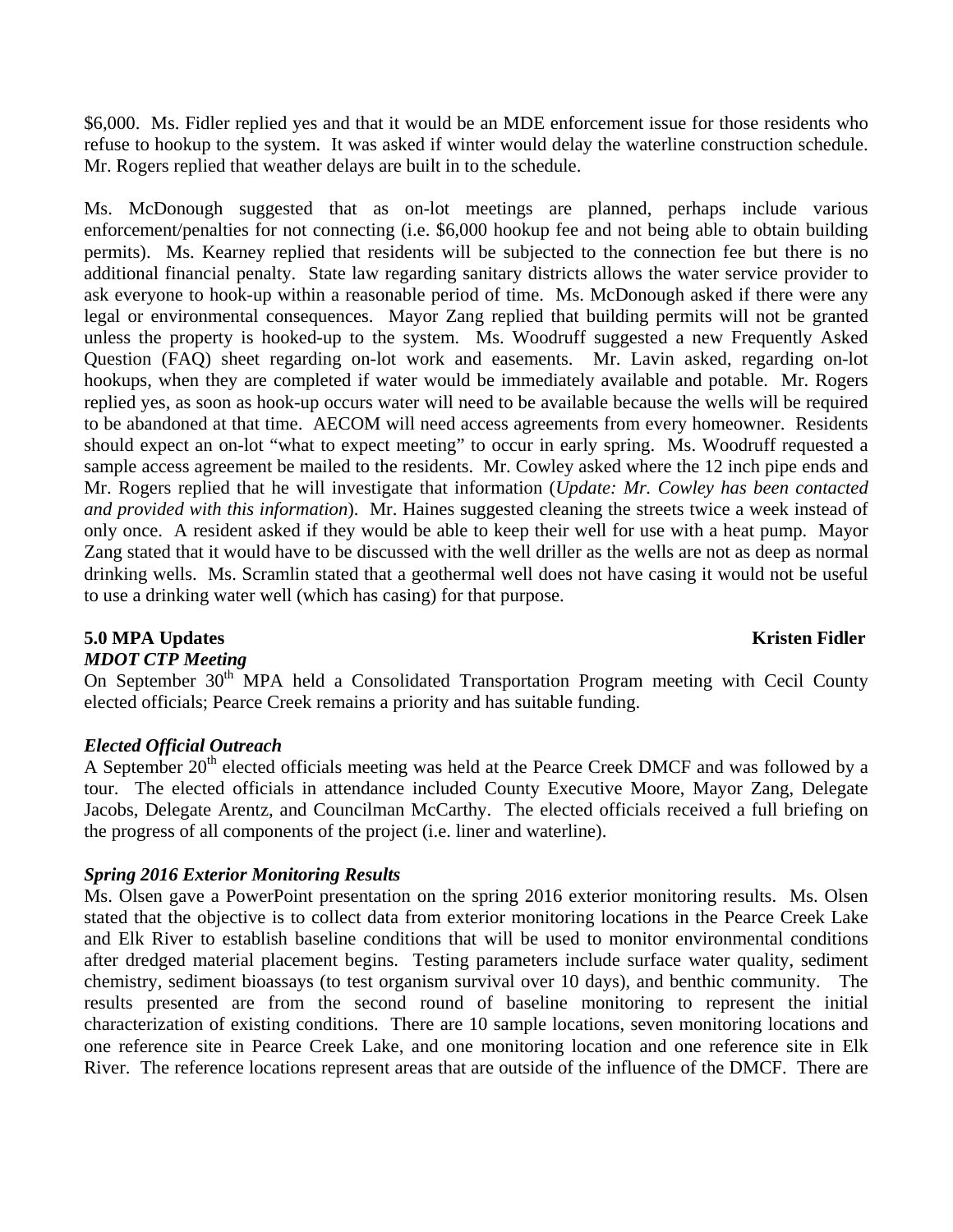two additional locations added near the Elk River beach at the request of the citizens and the results will not be compared to the other locations.

At each location water samples are collected using a peristaltic pump. Surface sediment and benthic organism samples are collected using a grab sampler. For the benthic sampling the sediment is sieved and the organisms are separated and sent to the lab. Laboratory and field data were collected to evaluate water quality. Field data included temperature, dissolved oxygen, salinity, turbidity, and pH. Laboratory analyses included nutrients, metals, and suspended solids. The chemical testing was compared to water quality criteria which is set by the Environmental Protection Agency (EPA) and the State of Maryland to be protective of aquatic life. Each chemical has two criteria, one that evaluates short term (acute) exposure and one that evaluates long term (chronic) exposure.

Regarding results, Pearce Creek Lake and the Elk River were shown to be freshwater. Ms. Olsen reminded the PCIC that the previous salinity results had shown the Elk River to be oligohaline (very low salinity). The turbidity is highly variable at Pearce Creek Lake, but is a result of natural occurrences (i.e. algae, bank erosion). The turbidity was elevated at the Elk River reference location due to increased runoff. There were no water quality criteria exceedances for Pearce Creek Lake or the Elk River, and results were generally consistent with the fall 2015 data. The PCIC was reminded that in the fall there had been a zinc exceedance at one location, but that was not the case for the spring sampling.

Sediment testing includes physical characterization (i.e. sand, silt, and clay), chemical testing (i.e. nutrients and metals) and benthic bioassays. The results are compared to freshwater sediment guidelines which have a Threshold Effect Concentration (TEC) and a Probable Effect Concentration (PEC). An "effect" means that an organism's behavior is impacted, such as a reduction in an organism's growth rate, and it does not indicate mortality. The Pearce Creek Lake sediments were mostly silts and clays. The Elk River monitoring location was silts and clays, and the Elk River reference location was silty with a lot of shell material. Nutrient concentrations are naturally variable at all of the locations and are within the normal concentrations for the ecosystem type. Overall, concentrations of nutrients and metals were low but they were even lower in the Elk River reference sediments due to a higher percentage of sand and shell material. For the Pearce Creek Lake monitoring locations, five metals were between the TEC and PEC, and nickel exceeded the PEC. For the Pearce Creek Lake reference location, four metals were between the TEC and the PEC, and nickel exceeded the PEC. Nickel concentrations are generally consistent with sediment in the upper reaches of the Chesapeake Bay. For the Elk River monitoring location, one metal was between the TEC and PEC, none of the metals exceeded the PEC. For the Elk River reference location, two metals were between the TEC and PEC, none of the metals exceeded the PEC. The lower metal concentrations in the Elk River are due to tidal flushing. The list with which metals were detected can be distributed upon request.

The benthic bioassay testing involves a 10-day whole sediment toxicity testing using *Hyallela azteca* which is a freshwater amphipod. It is a standard testing procedure commonly used to evaluate sediment conditions. The amphipods are added to the sediment collected from each sampling location. There are eight replicates tested for each location and ten organisms per replicate. The tests measure survival and organism growth. Results from the monitoring locations were compared to the results of the reference locations. There was high survival for the Pearce Creek Lake and Elk River sediments which show the sediments to be non-toxic and supportive of benthic organisms. Ms. Olsen will provide a response to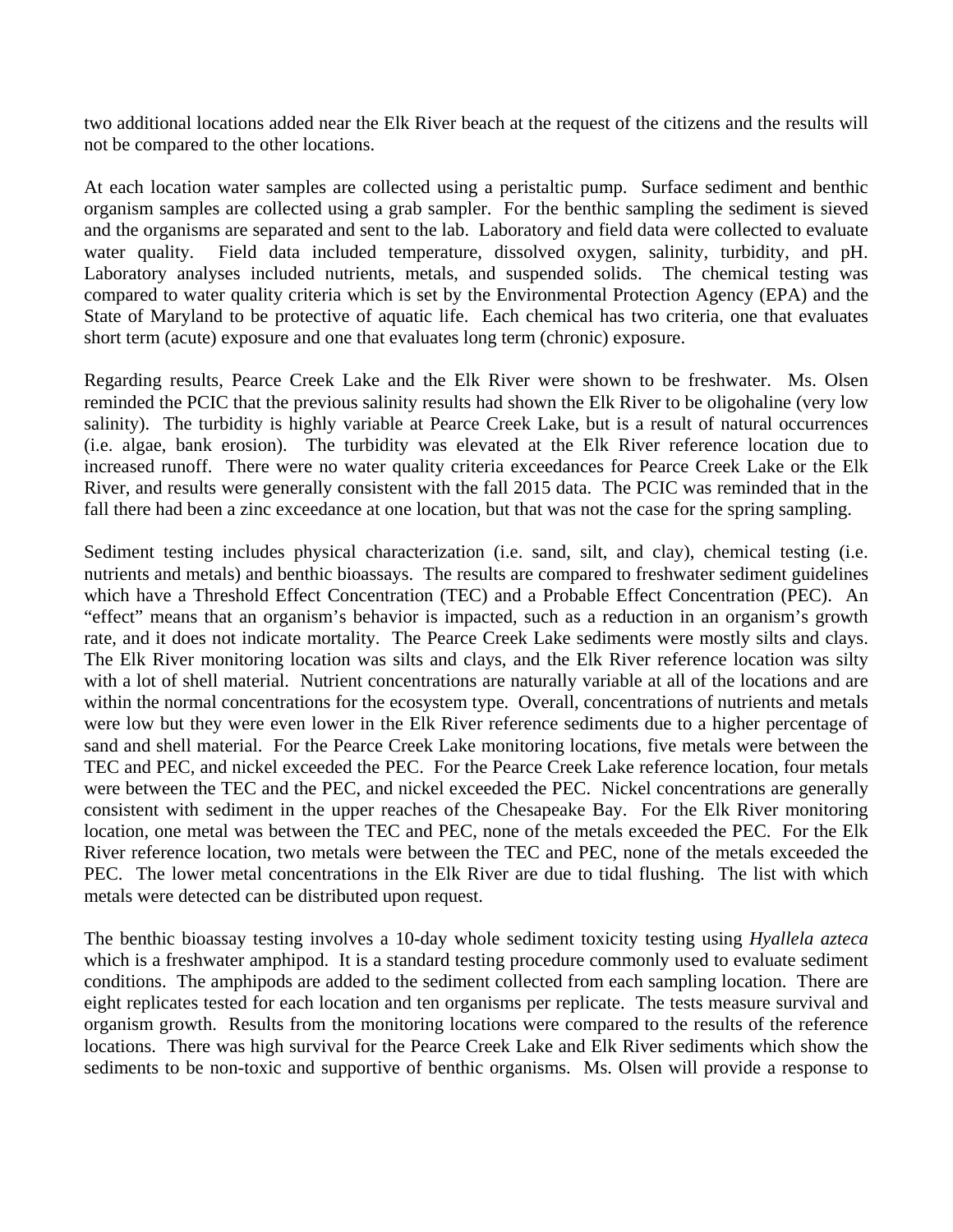Mr. Cowley at a later date regarding *Hyallela azteca* lifespan; it is estimated around a few months (*Update: a response has been provided to Mr. Cowley*).

Biological characterization of sediments included benthic community sampling. Benthics are bottomdwelling organisms, such as worms, insects, amphipods, and clams; they are an important part of the diet for fish and birds. The benthic community is commonly used as indicators of environmental stressors because they live in the sediment and cannot move away. The Chesapeake Bay Program has developed a standard set of measurements, or metrics, used to determine if the benthic community is healthy; 12 different metrics are calculated for each location. These metrics are used extensively throughout the Chesapeake Bay. Several of the metrics are combined into a value called the Chesapeake Bay Benthic Index of Biotic Integrity (B-IBI) which takes into account salinity and sand or silt and allows for direct comparison between sites throughout the Bay. The benthic community can be influenced by natural conditions (e.g. low dissolved oxygen, low total organic carbon) or a response to poor sediment quality. The B-IBI only applies to samples collected between July and September; these numbers are not calculated for spring samples. The organisms were collected using a grab sampler; three replicates were collected for each location and sieved on the boat. The organisms are preserved and transferred to the laboratory where microscope analysis is used to identify all of the species for each replicate. Abundance was lower compared to the fall 2015 sampling event at each Pearce Creek Lake location except for PCL-07, which increased. The Elk River results were similar with the abundance being lower compared to the fall 2015 sampling event at each location. Abundance is the total number of organisms present. Currently there is no data to determine if the lowering of abundance is normal for this time of year. At all of the locations in Pearce Creek Lake and the Elk River an expected seasonal shift in species present was observed and consistent diversity was detected.

The fall 2015 and spring 2016 sampling events complete the initial year of baseline exterior monitoring in Pearce Creek Lake and the Elk River. Baseline monitoring will continue in fall 2016 and spring 2017. The goal is to establish the "existing" condition for water, sediment, and benthic community. Once dredged material placement starts, monitoring will continue and the results will be compared to the baseline data. Overall, there are positive results and consistencies between the fall 2015 and spring 2016 exterior monitoring sampling results, which indicate no major environmental changes.

Regarding the Elk River Beach samples, they were collected in nearshore areas and added at the request of the citizens. The river beach samples will be evaluated independently from the baseline exterior monitoring data, but they will include the same testing program (i.e. sediment, water quality, benthic community, and toxicity). The locations were freshwater and turbidity was low at both locations. For the chemical testing the concentrations were generally low and there were no water quality criteria exceedances. The sediment type was mostly silts and clays with shell fragments at Location 1 while Location 2 was primarily sand. The nutrient concentrations are naturally variable and the metal concentrations were generally low. Overall, concentrations of nutrients and metals were lower in Location 2 sediments which had a much higher percent of sand. The benthic community had lower diversity and lower abundance, which was impacted by the grain size (shell hash and sand). Additionally, many clams were observed at Location 1. For benthic toxicity, Location 2 was 91% sand and therefore no toxicity sample was collected since there were such low contaminant concentrations. The sample from Location 1 had high survival indicating that the sediment is non-toxic. This was the initial round of sampling, and sampling will continue in fall 2016 and spring 2017 to establish the